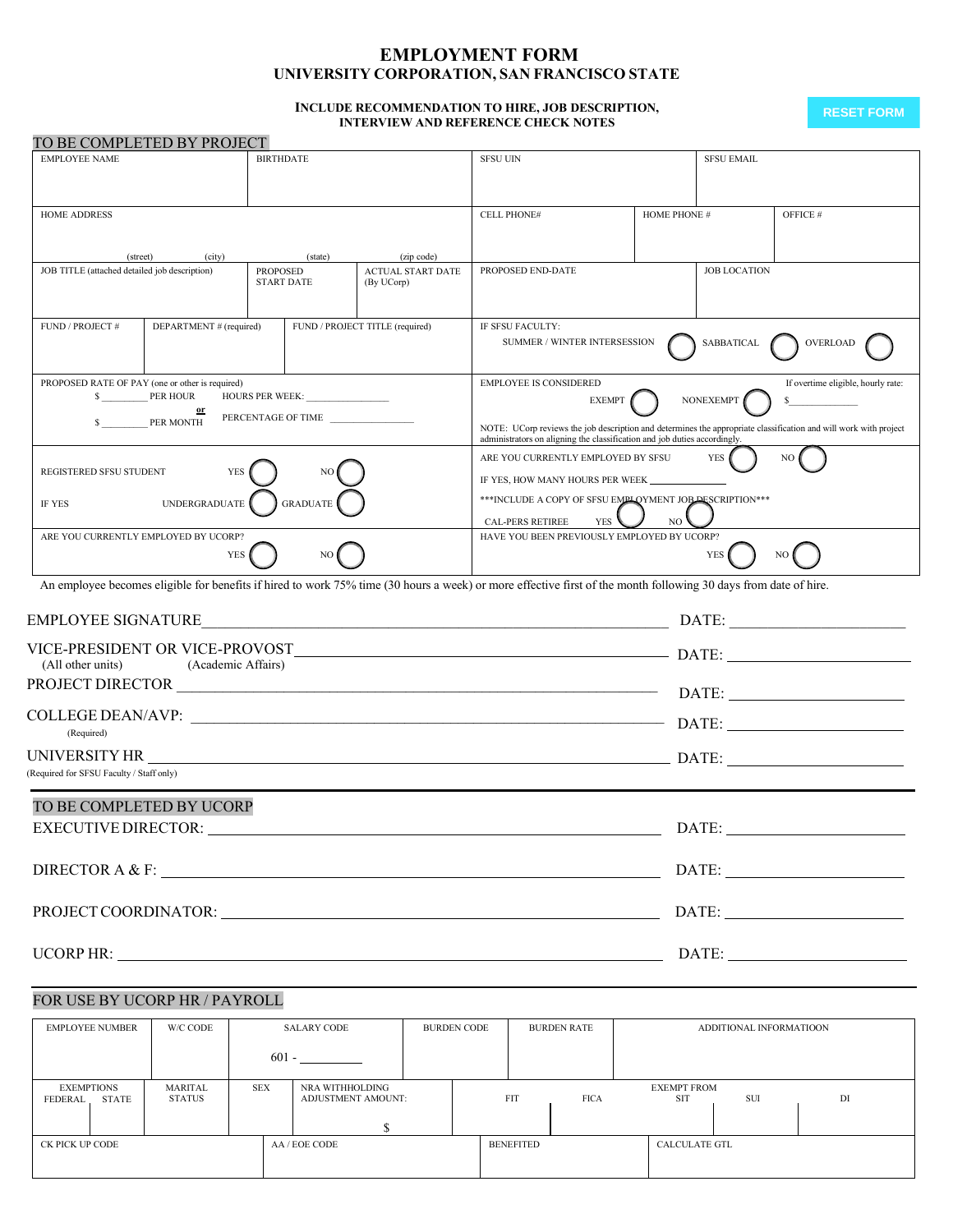

**The University Corporation San Francisco State**

Room ADM 361 1600 Holloway Ave. San Francisco, CA 94132

**ucorp.sfsu.edu**

## **Position Description**

**Fund Number Project Name:**

**Candidate Name:** 

**Position Title:** 

**Broad Scope and Function:** This statement should be broad reflecting what is expected of the position, i.e. main objective of position; what needs are being met. It should not be more than one paragraph in the "Duties and Responsibilities." This should not contain information that would be identified in the minimum requirements.

**Reporting Relationship:** This statement indicates to whom they report to, including the name and title and the type of supervision they receive. Typically, a non-exempt / hourly employee will have a statement indicating they receive general supervision, a professional level / exempt position will have a statement indicating they receive general direction. This does not mean they will be exempt / nonexempt if they have those statements. If the employee will supervise or lead to any other employees that should be included.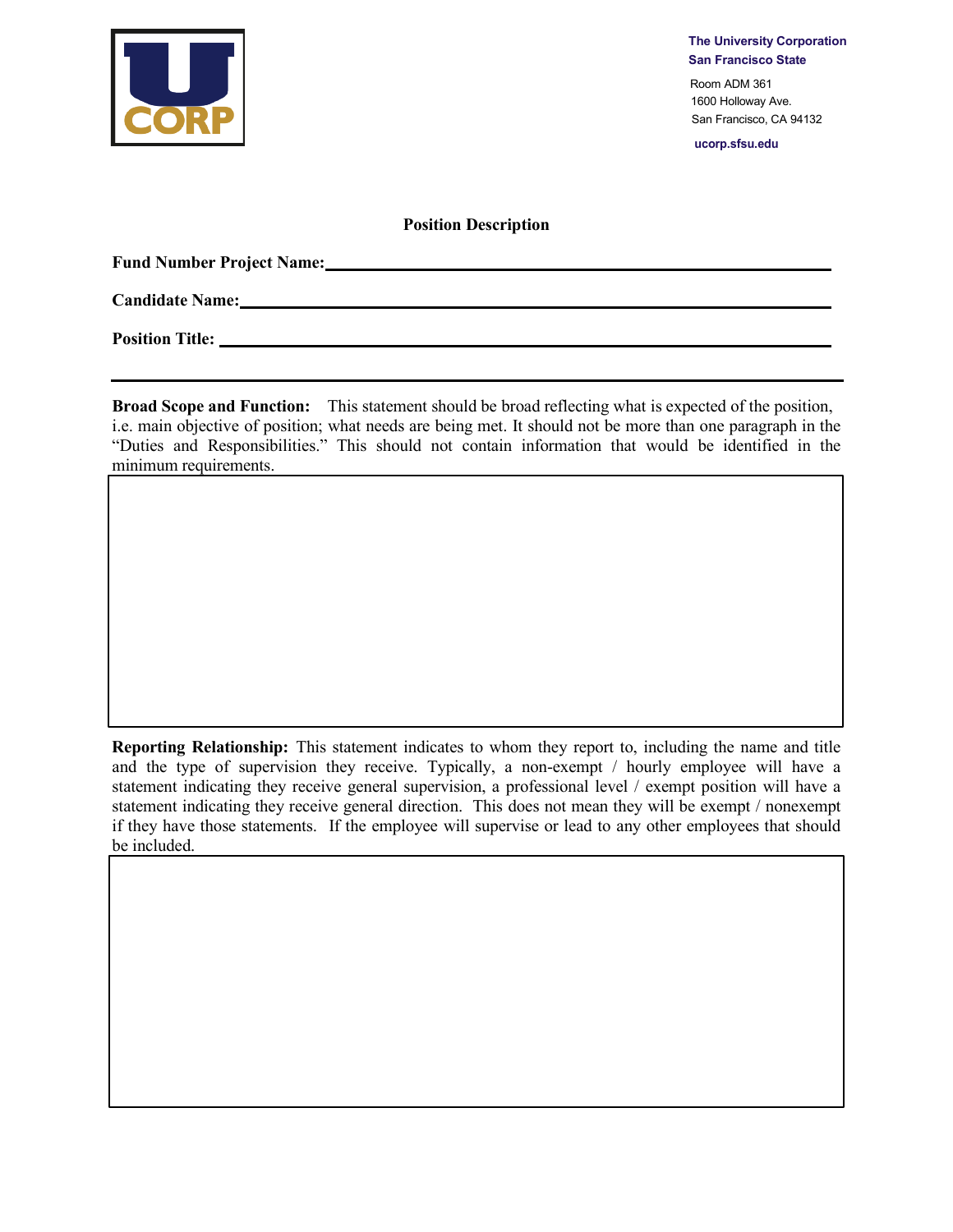## *UCorp Position Description page 2*

**Duties and Responsibilities:** Listed should be a description of the typical duties the employee will be expected to perform. The list should be detailed enough to give the employee a good idea of what they will be doing, but does not need to list each individual step. The statements should start with action words, (i.e. performs, screens, answers, etc.) Similar items should be listed together, and the duties should be in order of importance / major percentage of time.

**Typical Physical Requirements:** Typical physical requirements for the position.

**Typical Working Conditions:** Typical working conditions encountered in the position.

**Minimum Requirements:** Listed below should be a description of the minimum requirements the employee will need to have in able to perform the duties and responsibilities of the position. Be careful not to include something that is not needed to perform the position. Look at the job duties and consider what knowledge or experience they need to have in order to be function effectively. Most of the minimum requirements will request experience, ability or skill. Experience is generally a stronger requirement than Ability or Skill, which only require they be able to do something, not necessarily have performed it in a previous position. We do not list specific software names in the minimum requirements because there are many similar programs that would not require much training to be able to perform. Include any required licenses or certifications, etc.